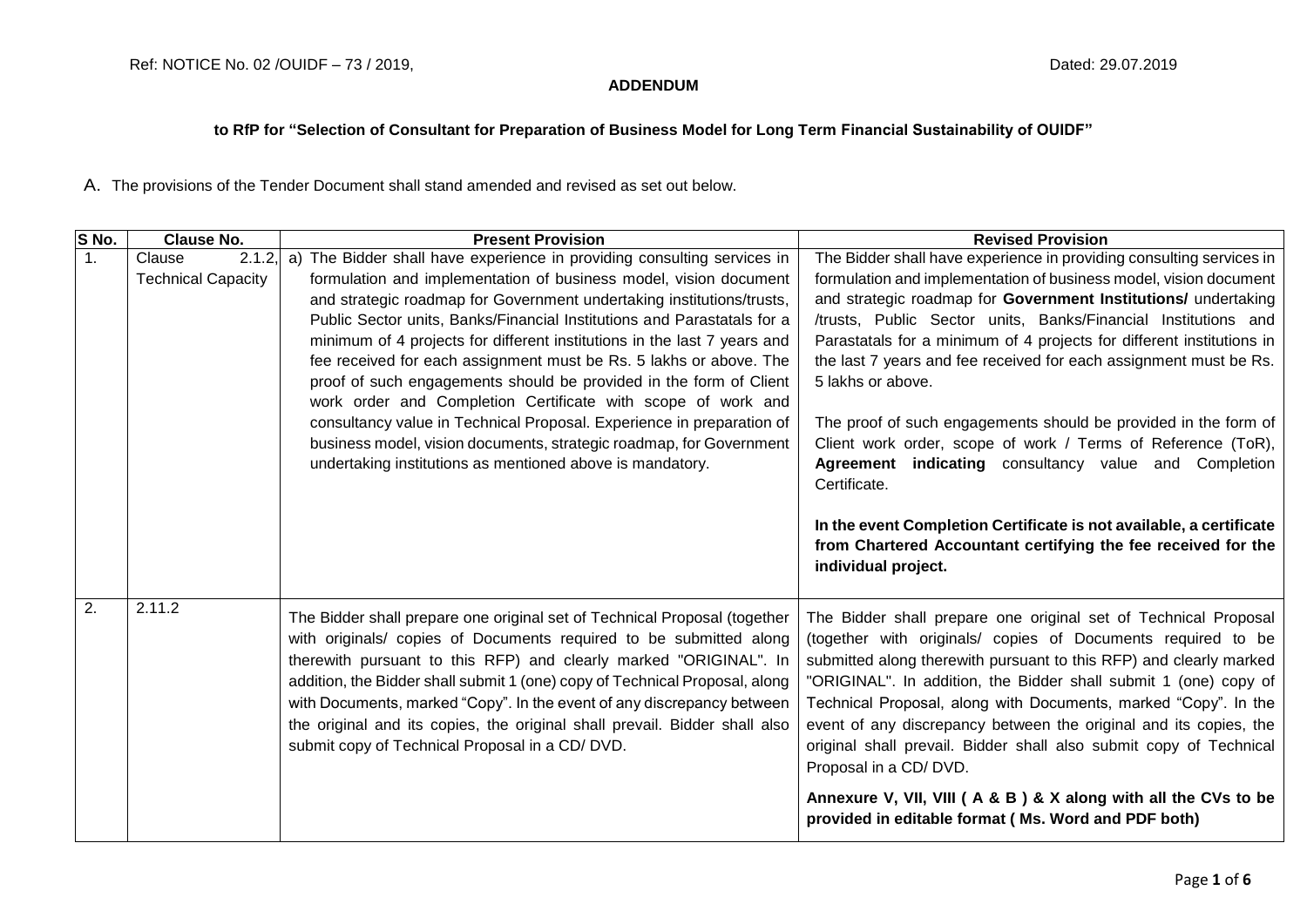| S No. | <b>Clause No.</b>                                                                                                                                                                                                                                       | <b>Present Provision</b>                           |                                                                                                     |                               |                                                                                           | <b>Revised Provision</b>           |                 |                                                                                                           |                                                          |                                                                                              |  |
|-------|---------------------------------------------------------------------------------------------------------------------------------------------------------------------------------------------------------------------------------------------------------|----------------------------------------------------|-----------------------------------------------------------------------------------------------------|-------------------------------|-------------------------------------------------------------------------------------------|------------------------------------|-----------------|-----------------------------------------------------------------------------------------------------------|----------------------------------------------------------|----------------------------------------------------------------------------------------------|--|
| 3.    | <b>Annexure I:</b>                                                                                                                                                                                                                                      |                                                    |                                                                                                     |                               |                                                                                           |                                    |                 |                                                                                                           |                                                          |                                                                                              |  |
|       | Terms of                                                                                                                                                                                                                                                | S No                                               | <b>Deliverable</b>                                                                                  |                               | <b>Timeline</b>                                                                           |                                    | S <sub>No</sub> | <b>Deliverable</b>                                                                                        |                                                          | <b>Timeline</b>                                                                              |  |
|       | Reference-                                                                                                                                                                                                                                              | $\mathbf{1}$                                       | <b>Inception Report</b>                                                                             |                               | 10 days from signing of<br>LoA                                                            |                                    | $\mathbf{1}$    | <b>Inception Report</b>                                                                                   | 25<br>Agreement                                          | days from signing of                                                                         |  |
|       | Outcome<br>&<br>7<br><b>Deliverables</b>                                                                                                                                                                                                                | $\overline{2}$<br>Presentation on Inception Report |                                                                                                     |                               | 10 days from submission<br>of Inception Report                                            |                                    | $\overline{2}$  | Presentation<br>on<br><b>Inception Report</b>                                                             | 10 days from submission of<br>Inception Report (Total 35 |                                                                                              |  |
|       | 3<br>Draft Business Model Plan report<br>30 days from submission<br>and presentation<br>of Inception Report<br>sentation on Draft Business Model<br>10 days from submission<br>$\overline{4}$<br>of Draft Business Plan<br>Plan report and presentation |                                                    |                                                                                                     |                               | $\mathfrak{S}$                                                                            | Submission of Draft                |                 | days)<br>45 days from submission of                                                                       |                                                          |                                                                                              |  |
|       |                                                                                                                                                                                                                                                         |                                                    |                                                                                                     | Business Model Plan<br>Report | Inception Report (Total 80<br>days)                                                       |                                    |                 |                                                                                                           |                                                          |                                                                                              |  |
|       |                                                                                                                                                                                                                                                         | 5                                                  | Final report on Business Model<br>Plan<br>and<br>Financial                                          | Self                          | report<br>25<br>days<br>approval                                                          | from<br>the<br>of<br><b>Draft</b>  | $\overline{4}$  | Presentation on Draft<br>Business Model Plan<br>Report                                                    | 10<br>days)                                              | days<br>from<br>above<br>deliverable at point 3 (Total 90                                    |  |
|       |                                                                                                                                                                                                                                                         | 6                                                  | Sustainability<br>Presentation on Final Business<br>Model Plan and Financial Self<br>Sustainability |                               | <b>Business Plan report</b><br>5 days from submission<br>of Final Business Plan<br>report |                                    | $\overline{5}$  | report<br>Final<br>on<br>Business Model Plan<br>along with compliance<br>and its approval by<br>Authority |                                                          | 25 days from the approval of<br>Draft Business Plan report at<br>point no 3 (Total 115 days) |  |
|       |                                                                                                                                                                                                                                                         |                                                    |                                                                                                     |                               |                                                                                           |                                    | $6\phantom{a}$  | Presentation on Final<br><b>Business Model Plan</b>                                                       |                                                          | 5 days from submission of<br>Final Business Plan report<br>(Total 120 days)                  |  |
| 4.    | <b>Annexure I: Terms</b><br>of Reference                                                                                                                                                                                                                |                                                    | Annexure I: Terms of Reference 9 Payment Schedule                                                   |                               |                                                                                           |                                    |                 | Annexure I: Terms of Reference 9 Payment Schedule                                                         |                                                          |                                                                                              |  |
|       | 9<br>Payment<br>Schedule                                                                                                                                                                                                                                | <b>S. No.</b>                                      | <b>Deliverable</b>                                                                                  | <b>Timeline</b>               |                                                                                           | <b>Payment</b><br><b>Milestone</b> |                 |                                                                                                           |                                                          | Timeline modified as per SI. No. 3 above. Revised payment milestone                          |  |
|       |                                                                                                                                                                                                                                                         | $\mathbf{1}$                                       | <b>Inception Report</b>                                                                             |                               | 10 days from signing of                                                                   |                                    | as under:       |                                                                                                           |                                                          |                                                                                              |  |
|       |                                                                                                                                                                                                                                                         |                                                    | Presentation                                                                                        | LoA<br>10                     | days                                                                                      |                                    | S. No.<br>1     | <b>Deliverable</b><br><b>Inception Report</b>                                                             |                                                          | <b>Payment Milestone</b><br>Nil                                                              |  |
|       |                                                                                                                                                                                                                                                         | $\overline{2}$                                     | on<br><b>Inception Report</b>                                                                       | Report                        | from<br>submission of Inception                                                           | 10%                                | $\overline{2}$  | Presentation<br>on<br>Report                                                                              | Inception                                                | 10% After Presentation<br>on Inception Report and                                            |  |
|       |                                                                                                                                                                                                                                                         | 3                                                  | Draft Business Model<br>Plan<br>report<br>and                                                       | $\overline{30}$               | days<br>from<br>submission of Inception                                                   | 40%                                | 3               | Draft Business Model Plan                                                                                 |                                                          | approval of Inception<br>Report.<br>30% After Approval of                                    |  |
|       |                                                                                                                                                                                                                                                         | 4                                                  | presentation<br>Presentation on<br><b>Draft</b><br>Business Model Plan                              | Report<br>10<br>submission of | days<br>from<br>Draft                                                                     |                                    |                 | report and presentation                                                                                   |                                                          | Draft Business Model<br>Plan report                                                          |  |
|       |                                                                                                                                                                                                                                                         |                                                    | report and presentation                                                                             |                               | <b>Business Plan report</b>                                                               |                                    | $\overline{4}$  | Final report on Business<br>Model Plan                                                                    |                                                          | 50% After Approval of<br>Final Business Model                                                |  |
|       |                                                                                                                                                                                                                                                         | 5                                                  | Final report on Business<br>Plan<br>Model<br>and<br>Financial<br>Self-<br>Sustainability            | 25<br>days<br>approval        | from<br>the<br>of<br>Draft<br>Business Plan report                                        | 45%                                | 5               | on Approved<br>Presentation<br>Final Business Model Plan<br>report.                                       |                                                          | Plan report<br>10% After Presentation<br>Approved<br>Final<br>on<br>Plan<br>Business Model   |  |
|       |                                                                                                                                                                                                                                                         |                                                    |                                                                                                     |                               |                                                                                           |                                    |                 |                                                                                                           |                                                          | report.                                                                                      |  |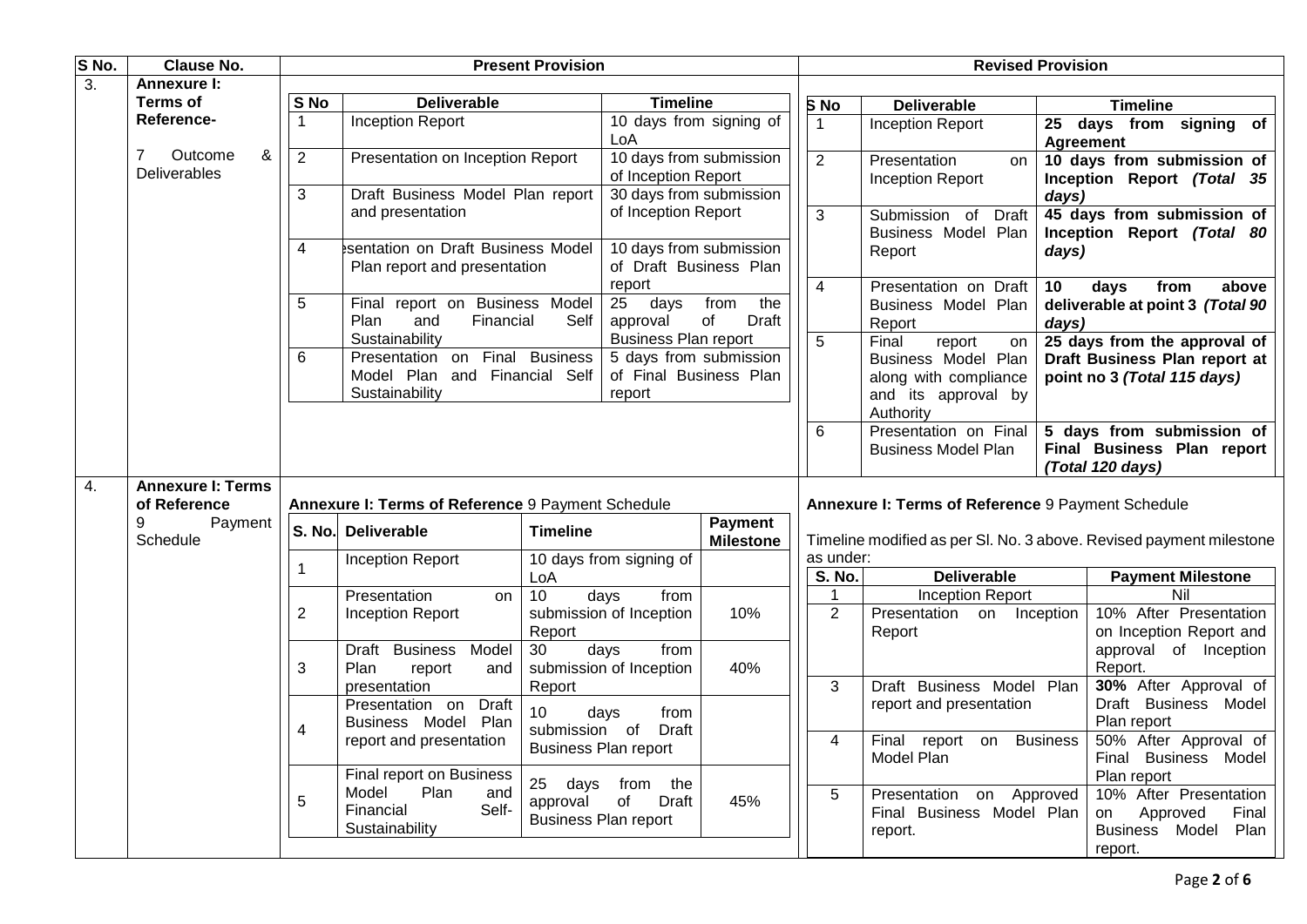| S No. | <b>Clause No.</b> |     | <b>Present Provision</b>                                                                                                                                                                                                                                                                                                                                                                                                                                                                                                                                                                                                                                                                                                                                                                                                                                                                       |              |  | <b>Revised Provision</b>                                           |                                                                                                                                                                                                                                                                                                                                                                                                                                                                                                                                                                                                                                                                                                                                                                               |              |  |
|-------|-------------------|-----|------------------------------------------------------------------------------------------------------------------------------------------------------------------------------------------------------------------------------------------------------------------------------------------------------------------------------------------------------------------------------------------------------------------------------------------------------------------------------------------------------------------------------------------------------------------------------------------------------------------------------------------------------------------------------------------------------------------------------------------------------------------------------------------------------------------------------------------------------------------------------------------------|--------------|--|--------------------------------------------------------------------|-------------------------------------------------------------------------------------------------------------------------------------------------------------------------------------------------------------------------------------------------------------------------------------------------------------------------------------------------------------------------------------------------------------------------------------------------------------------------------------------------------------------------------------------------------------------------------------------------------------------------------------------------------------------------------------------------------------------------------------------------------------------------------|--------------|--|
|       |                   | 6   | Presentation on<br>Final<br>5 days from submission<br>Business Model<br>Plan<br>of Final Business Plan<br>Self-<br>Financial<br>and<br>report<br>Sustainability                                                                                                                                                                                                                                                                                                                                                                                                                                                                                                                                                                                                                                                                                                                                | 5%           |  |                                                                    |                                                                                                                                                                                                                                                                                                                                                                                                                                                                                                                                                                                                                                                                                                                                                                               |              |  |
| 5.    | Clause 3.1.2      |     | The Minimum Qualification criterion & Marking of qualified Persons for                                                                                                                                                                                                                                                                                                                                                                                                                                                                                                                                                                                                                                                                                                                                                                                                                         |              |  | The Minimum Qualification criterion & Marking of qualified Persons |                                                                                                                                                                                                                                                                                                                                                                                                                                                                                                                                                                                                                                                                                                                                                                               |              |  |
|       |                   | Sr. | the purpose of evaluation is as below:-<br><b>Position/Criteria</b>                                                                                                                                                                                                                                                                                                                                                                                                                                                                                                                                                                                                                                                                                                                                                                                                                            | <b>Marks</b> |  | Sr.                                                                | for the purpose of evaluation is as below:-<br><b>Position/Criteria</b>                                                                                                                                                                                                                                                                                                                                                                                                                                                                                                                                                                                                                                                                                                       | <b>Marks</b> |  |
|       |                   | No. |                                                                                                                                                                                                                                                                                                                                                                                                                                                                                                                                                                                                                                                                                                                                                                                                                                                                                                |              |  | No.                                                                |                                                                                                                                                                                                                                                                                                                                                                                                                                                                                                                                                                                                                                                                                                                                                                               |              |  |
|       |                   | 1   | <b>Relevant project Experience of the Agency</b><br>a. The Consultant must have experience in providing<br>consulting services in formulation<br>and<br>implementation of Business plan, vision document<br>strategic roadmap, to Government undertaking<br>institutions/ trusts, Indian Public Sector units,<br>Banks / Financial Institutions and parastatals, for a<br>minimum of 4 project in the last 7 years and fee<br>received for each assignment shall be Rs. 5 lakhs<br>or above.<br>With consultancy fee of at least Rs. 5 Lakhs per<br>project (5 Mark for each Project) - 20 Marks (max.)<br>For additional projects meeting the project<br>experience with fees of at least Rs. 5 Lakhs per                                                                                                                                                                                     | 40           |  | 1                                                                  | <b>Relevant project Experience of the Agency</b><br>a. The Consultant must have experience in<br>providing consulting services in formulation<br>and implementation of Business plan,<br>vision document strategic roadmap, to<br>Government Institutions, Urban Local<br>Bodies (ULBs), Government undertaking<br>institutions/ trusts, Indian Public Sector<br>units, Banks / Financial Institutions and<br>parastatals, projects in the last 7 years and<br>fee received for each assignment shall be<br>Rs. 5 lakhs or above.<br>(5 Mark for each Project) - 40 Marks (max.)<br><b>Deleted</b>                                                                                                                                                                            | 40           |  |
|       |                   |     | project (5 Marks for each project) – 20 Marks<br>(max)                                                                                                                                                                                                                                                                                                                                                                                                                                                                                                                                                                                                                                                                                                                                                                                                                                         |              |  |                                                                    | Expertise and Experience of the Team<br>Leader                                                                                                                                                                                                                                                                                                                                                                                                                                                                                                                                                                                                                                                                                                                                |              |  |
|       |                   | 2   | <b>Expertise and Experience of the Team Leader</b><br>I. The Tem leader should have at least 15 years of<br>advisory experience including experience of<br>working in the matters of preparation of business<br>plan & organization restructuring,<br>model<br>institutional development, Business Process Re-<br>engineering, long term strategic planning/visioning<br>of reputed Govt. organizations & PSUs in India in<br>form of Vision Document.<br>Education Qualification: Post graduate Degree in<br>Management /MBA.<br>The team leader must have successfully completed<br>minimum 2 projects for which the Consultant<br>(Agency) has claimed experience in addition to<br>other individual projects experiences in the domain<br>of Business plan preparation & organization<br>restructuring, institutional development, Business<br>Process Re-engineering, long term strategic | 20           |  | $\overline{2}$                                                     | I. The Tem leader should have at least 15<br>years of advisory experience including<br>experience of working in the matters of<br>preparation of business model plan &<br>organization<br>restructuring,<br>institutional<br>development,<br>Business Process<br>Re-<br>engineering,<br>long<br>term<br>strategic<br>planning/visioning of reputed<br>Govt.<br>organizations & PSUs in form of Vision<br>Document.<br>Education Qualification: Post graduate<br>Degree in Management /MBA.<br>The team leader must have successfully<br>completed minimum 2 projects in the domain<br>of Business plan preparation & organization<br>restructuring, institutional development,<br>Business Process Re-engineering, long term<br>strategic planning/visioning of reputed Govt. | 20           |  |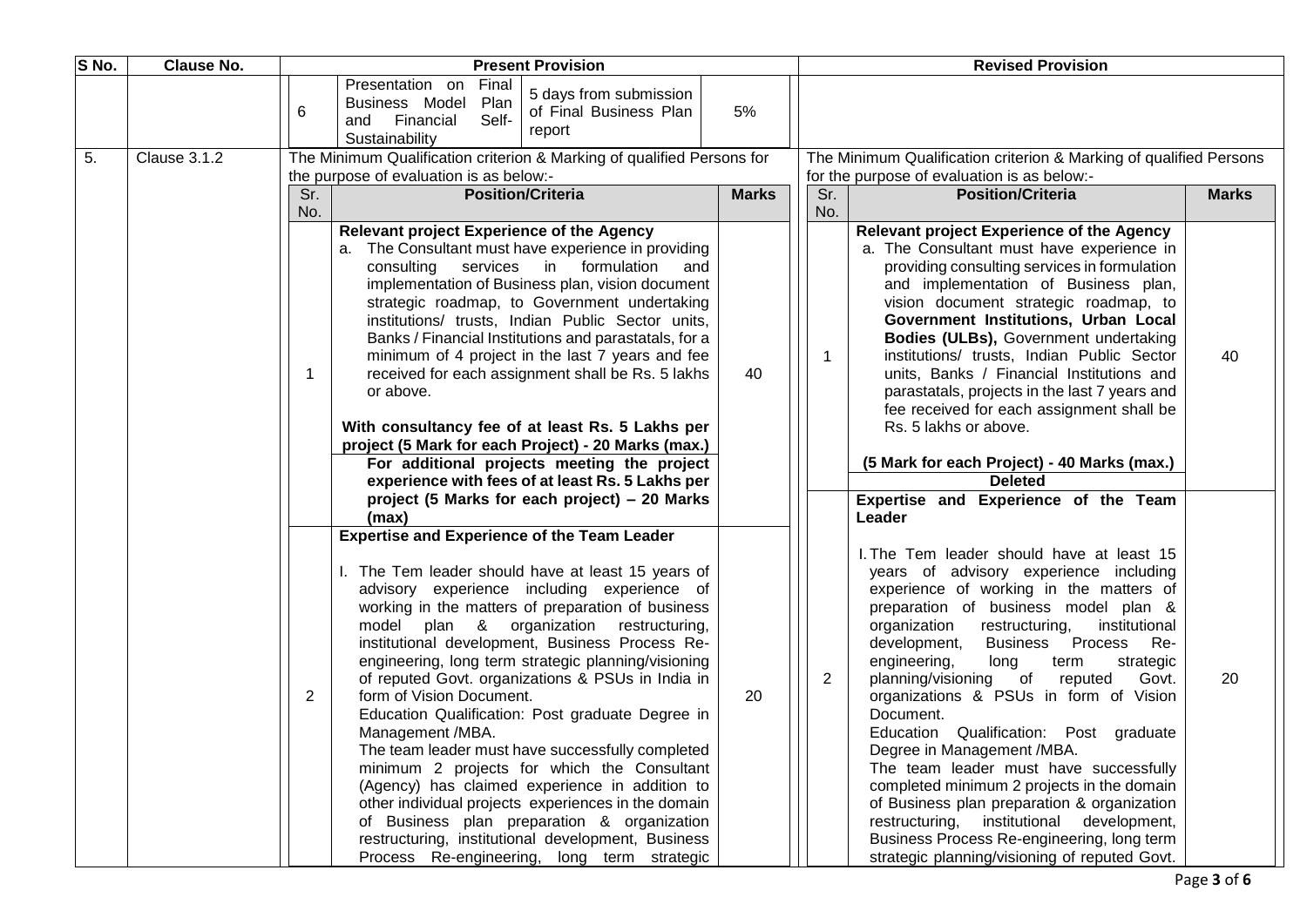| S No. | <b>Clause No.</b> | <b>Present Provision</b><br><b>Revised Provision</b>                                                                                                                                                                                                                                                                                                                                                                                                                                                                                                                                                                                                                                                                                                                                                                                                                                                                                                                                                                                                                                                                                                                                                                                                                                                                                                                                                                        |                                                             |  |  |  |  |  |
|-------|-------------------|-----------------------------------------------------------------------------------------------------------------------------------------------------------------------------------------------------------------------------------------------------------------------------------------------------------------------------------------------------------------------------------------------------------------------------------------------------------------------------------------------------------------------------------------------------------------------------------------------------------------------------------------------------------------------------------------------------------------------------------------------------------------------------------------------------------------------------------------------------------------------------------------------------------------------------------------------------------------------------------------------------------------------------------------------------------------------------------------------------------------------------------------------------------------------------------------------------------------------------------------------------------------------------------------------------------------------------------------------------------------------------------------------------------------------------|-------------------------------------------------------------|--|--|--|--|--|
|       |                   | organizations & PSU. (5 Mark for each<br>planning/visioning of reputed Govt. organizations &                                                                                                                                                                                                                                                                                                                                                                                                                                                                                                                                                                                                                                                                                                                                                                                                                                                                                                                                                                                                                                                                                                                                                                                                                                                                                                                                |                                                             |  |  |  |  |  |
|       |                   | PSU. (5 Mark for each Project) - 20 Marks (max.)<br>Project) - 20 Marks (max.)                                                                                                                                                                                                                                                                                                                                                                                                                                                                                                                                                                                                                                                                                                                                                                                                                                                                                                                                                                                                                                                                                                                                                                                                                                                                                                                                              |                                                             |  |  |  |  |  |
|       |                   | Qualification and relevant expertise of the<br>Qualification and relevant expertise of the Key                                                                                                                                                                                                                                                                                                                                                                                                                                                                                                                                                                                                                                                                                                                                                                                                                                                                                                                                                                                                                                                                                                                                                                                                                                                                                                                              |                                                             |  |  |  |  |  |
|       |                   | <b>Personnel</b><br><b>Key Personnel</b>                                                                                                                                                                                                                                                                                                                                                                                                                                                                                                                                                                                                                                                                                                                                                                                                                                                                                                                                                                                                                                                                                                                                                                                                                                                                                                                                                                                    |                                                             |  |  |  |  |  |
|       |                   | I. Public Sector Expert<br><b>I. Public Sector Expert</b><br>Education Qualification: MBA/Post Graduation in<br>Education<br>Qualification:<br>MBA/Post<br><b>Public Policy</b><br><b>Graduation in Public Policy</b><br>Should have at least 15 years of advisory<br>Should have at least 10 years of relevant<br>experience on preparation of policies &<br>experience in preparation of policies &<br>operational activities, strategic planning preferably<br>operational activities, strategic planning<br>in Service Sector/PSU's/ parastatal & other<br>preferably in Service Sector/PSU's/ parastatal<br>reputed companies in India. Projects experience in<br>& other reputed companies in India. Projects<br>experience in the domain of Business plan<br>the domain of Business plan preparation &<br>organization<br>institutional<br>preparation & organization restructuring,<br>restructuring,<br>development, Business Process Re-engineering,<br>institutional development, Business Process<br>20<br>3<br>long term strategic planning/visioning of reputed<br>Re-engineering,<br>long<br>term<br>strategic<br>3<br>Govt. organizations & PSU.<br>planning/visioning<br>of<br>Govt.<br>reputed<br>(2.5 Mark for each Project, 7.5 Marks max.)<br>organizations & PSU.<br>(2.5 Mark for each Project, 7.5 Marks max.)<br>III. IT Expert<br>Education Qualification: BE/ B.Tech (Computer<br>III. IT Expert | 20                                                          |  |  |  |  |  |
|       |                   | Science/IT/Electronics)<br>Education Qualification: BE/ B.Tech (Computer<br>Science/IT/Electronics)MCA/M.Tech<br>Experience Requirement: Overall experience of 5<br><b>Computer Science/</b><br>years with expertise in change management.<br>Experience Requirement: Overall experience of<br>Project experience in the domain of Business plan<br>5 years with expertise in change management.<br>preparation & organization restructuring, institutional<br>Project experience in the domain of Business<br>development, Business Process Re-engineering,<br>Process Restructuring through IT interventions.<br>plan preparation & organization restructuring,<br>(2.5 Mark for each Project 5 Marks max.)<br>institutional development, Business Process                                                                                                                                                                                                                                                                                                                                                                                                                                                                                                                                                                                                                                                                |                                                             |  |  |  |  |  |
|       |                   | Approach & Methodology with Power Point<br>Re-engineering,<br>Process<br>Restructuring                                                                                                                                                                                                                                                                                                                                                                                                                                                                                                                                                                                                                                                                                                                                                                                                                                                                                                                                                                                                                                                                                                                                                                                                                                                                                                                                      |                                                             |  |  |  |  |  |
|       |                   | <b>Presentation - 20</b><br>through IT interventions.                                                                                                                                                                                                                                                                                                                                                                                                                                                                                                                                                                                                                                                                                                                                                                                                                                                                                                                                                                                                                                                                                                                                                                                                                                                                                                                                                                       |                                                             |  |  |  |  |  |
|       |                   | I. APPROACH AND METHODOLOGY, Work Plan and<br>(2.5 Mark for each Project 5 Marks max.)<br>20<br>4                                                                                                                                                                                                                                                                                                                                                                                                                                                                                                                                                                                                                                                                                                                                                                                                                                                                                                                                                                                                                                                                                                                                                                                                                                                                                                                           |                                                             |  |  |  |  |  |
|       |                   | Approach & Methodology with Power Point<br>understanding of the project.<br>II. POWER POINT PRESENTATION only by the Team<br><b>Presentation - 20</b>                                                                                                                                                                                                                                                                                                                                                                                                                                                                                                                                                                                                                                                                                                                                                                                                                                                                                                                                                                                                                                                                                                                                                                                                                                                                       |                                                             |  |  |  |  |  |
|       |                   | I. APPROACH AND METHODOLOGY, Work<br>leader along with the team.                                                                                                                                                                                                                                                                                                                                                                                                                                                                                                                                                                                                                                                                                                                                                                                                                                                                                                                                                                                                                                                                                                                                                                                                                                                                                                                                                            |                                                             |  |  |  |  |  |
|       |                   | $\overline{4}$<br>Plan and understanding of the project.<br><b>Total</b><br>100                                                                                                                                                                                                                                                                                                                                                                                                                                                                                                                                                                                                                                                                                                                                                                                                                                                                                                                                                                                                                                                                                                                                                                                                                                                                                                                                             | 20                                                          |  |  |  |  |  |
|       |                   | II. POWER POINT PRESENTATION only by                                                                                                                                                                                                                                                                                                                                                                                                                                                                                                                                                                                                                                                                                                                                                                                                                                                                                                                                                                                                                                                                                                                                                                                                                                                                                                                                                                                        |                                                             |  |  |  |  |  |
|       |                   | the Team leader along with the team.<br>Note:                                                                                                                                                                                                                                                                                                                                                                                                                                                                                                                                                                                                                                                                                                                                                                                                                                                                                                                                                                                                                                                                                                                                                                                                                                                                                                                                                                               |                                                             |  |  |  |  |  |
|       |                   | <b>Total</b><br>I. The Team Leader shall make a presentation on the proposed approach                                                                                                                                                                                                                                                                                                                                                                                                                                                                                                                                                                                                                                                                                                                                                                                                                                                                                                                                                                                                                                                                                                                                                                                                                                                                                                                                       | 100                                                         |  |  |  |  |  |
|       |                   | and Methodology for undertaking the assignment and also                                                                                                                                                                                                                                                                                                                                                                                                                                                                                                                                                                                                                                                                                                                                                                                                                                                                                                                                                                                                                                                                                                                                                                                                                                                                                                                                                                     |                                                             |  |  |  |  |  |
|       |                   | demonstrate their capability to undertake the tasks proposed. Power<br>Note:                                                                                                                                                                                                                                                                                                                                                                                                                                                                                                                                                                                                                                                                                                                                                                                                                                                                                                                                                                                                                                                                                                                                                                                                                                                                                                                                                |                                                             |  |  |  |  |  |
|       |                   | Point Presentation shall be made only by the Team Leader along with<br>No change.<br>L.                                                                                                                                                                                                                                                                                                                                                                                                                                                                                                                                                                                                                                                                                                                                                                                                                                                                                                                                                                                                                                                                                                                                                                                                                                                                                                                                     |                                                             |  |  |  |  |  |
|       |                   |                                                                                                                                                                                                                                                                                                                                                                                                                                                                                                                                                                                                                                                                                                                                                                                                                                                                                                                                                                                                                                                                                                                                                                                                                                                                                                                                                                                                                             | Ш.<br>The CV of Team leader & other Team member will not be |  |  |  |  |  |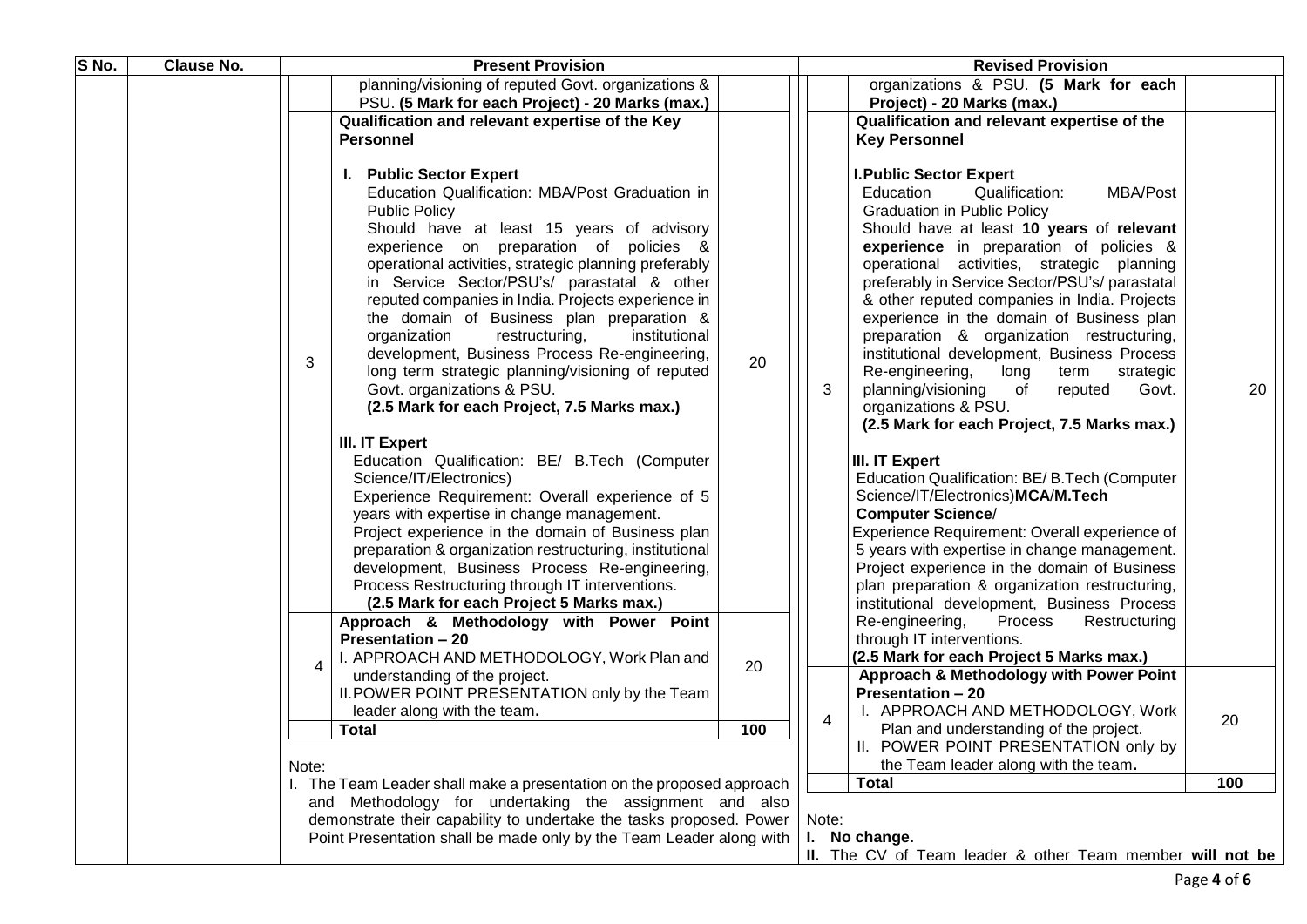| S No.            | <b>Clause No.</b>                                  | <b>Present Provision</b>                                                                                                                                                                                                                                                                                                                                                                                                                                                                                                                      | <b>Revised Provision</b>                                                                                                                                                                                                                                                                                                                                                                                                                                                                                                        |
|------------------|----------------------------------------------------|-----------------------------------------------------------------------------------------------------------------------------------------------------------------------------------------------------------------------------------------------------------------------------------------------------------------------------------------------------------------------------------------------------------------------------------------------------------------------------------------------------------------------------------------------|---------------------------------------------------------------------------------------------------------------------------------------------------------------------------------------------------------------------------------------------------------------------------------------------------------------------------------------------------------------------------------------------------------------------------------------------------------------------------------------------------------------------------------|
|                  |                                                    | the team members. Any other representative of the Bidder shall not be<br>permitted to make the presentation.<br>The CV of Team leader & other Team member will not be replaced in<br>$\mathbf{H}_{\mathbf{r}}$<br>the first 3 months, any replacement of Team Leader after 3 months, a<br>deduction of 10% from the total fee shall be imposed. In the event of<br>medical exigencies/death/resignation/termination replacement shall be<br>allowed with prior approval of OUIDF, with equal or better credentials,<br>without any deduction. | replaced during the assignment period, any replacement of<br>Team Leader or other resource person, a deduction of 10%<br>from the total fee shall be imposed. In the event of medical<br>exigencies/death/resignation/termination replacement shall be<br>allowed with prior approval of OUIDF, with equal or better<br>credentials, without any deduction.<br>III. CVs of all Key Personnel not meeting the minimum<br>Qualification & number of projects completed will be marked<br>Zero.                                    |
| 6.               | <b>Clause 2.18.2</b>                               | The successful Bidder shall submit a Performance Guarantee for an<br>amount equal to 10% of the value of the Contract in the form of a Bank<br>Guarantee. The Performance Guarantee shall be returned, after the<br>Consultancy Services delivered by the Consultant                                                                                                                                                                                                                                                                          | The successful Bidder shall submit a Performance Guarantee for an<br>amount equal to 10% of the value of the Contract in the form of a<br>Bank Guarantee. The Performance Guarantee shall be valid for a<br>period of 6 months and will be returned, after the Consultancy<br>Services delivered by the Consultant                                                                                                                                                                                                              |
| $\overline{7}$ . | <b>Annexure I: Terms</b><br>of Reference.<br>5 (i) | The Project Manager shall be responsible for the preparation Business<br>Model Plan for Financially Self- sustainable of OUIDF.<br>It is the<br>responsibility of the Consultant to conduct site visits/ interview/discussion<br>during the preparation of the report on Financially Self- Sustainable<br>Business Model for OUIDF. The Consultant shall deploy teams as per the<br>scope of work. The submission of the draft report within 30 days of the<br>signing of the Agreement.                                                      | The Team Leader shall be responsible for the preparation Business<br>Model Plan for Financially Self- sustainable of OUIDF. It is the<br>responsibility of the Consultant to conduct site visits/<br>interview/discussion during the preparation of the report on<br>Financially Self- Sustainable Business Model for OUIDF. The<br>Consultant shall deploy teams as per the scope of work. The<br>submission of the Inception Report 25 days & Draft Business<br>Model Plan report by 80 days of the signing of the Agreement. |
| 8.               | <b>SCC 2.2</b>                                     | <b>Commencement of Services</b>                                                                                                                                                                                                                                                                                                                                                                                                                                                                                                               | <b>Commencement of Services and Tenure of Agreement</b><br>The Consultants shall begin carrying out the Services seven (7)<br>days after the date the Contract becomes effective, or at such other<br>date as may be specified in the SC.<br><b>Tenure of Agreement</b><br>Six Months (4 months (Project Duration) + 2 months for approval &<br>release of BG) excluding approval period from the Effective Date or<br>on completion of the Services by the Consultants to the satisfaction<br>of Client whichever is later.    |
| 9.               | SCC $3.5(a)$                                       | a. entering into a subcontract for the performance of any part of the<br>Services,                                                                                                                                                                                                                                                                                                                                                                                                                                                            | <deleted></deleted>                                                                                                                                                                                                                                                                                                                                                                                                                                                                                                             |
| 10.              | <b>Annexure X</b><br>D(iii)                        | Methodological framework for survey analysis and report preparation,<br>tender document preparation and bid process management.                                                                                                                                                                                                                                                                                                                                                                                                               | Methodological framework for survey analysis and report preparation.                                                                                                                                                                                                                                                                                                                                                                                                                                                            |